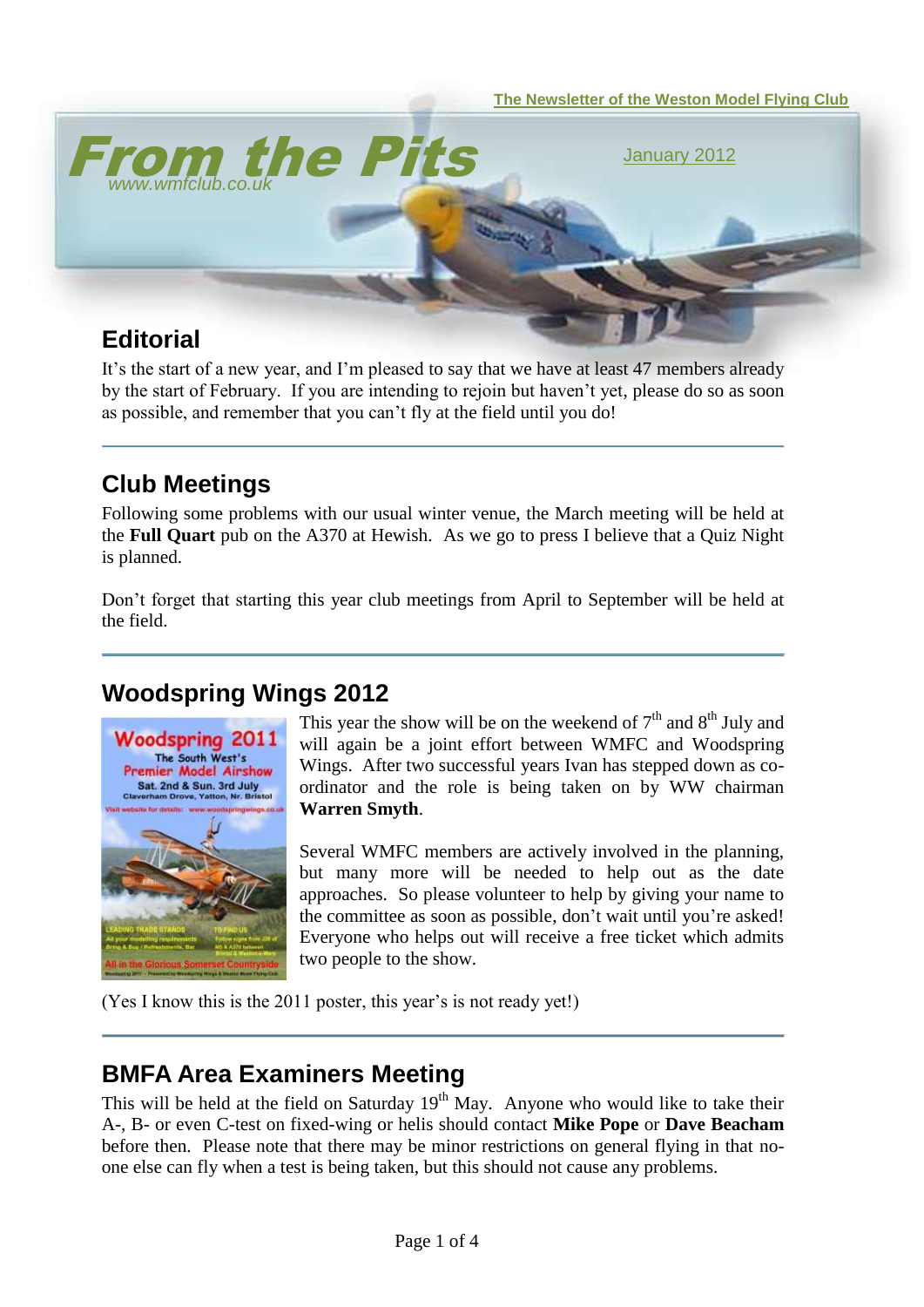## **B-Tests**

And following on from the previous article; this could be the year of the B-test. Certainly several people (including me!) are being strongly encouraged to take theirs, so if you are a competent flier who would like to improve your flying why not sign up with one of the club examiners.

## **Skittles Evening**



This year the by now traditional skittles event has been scheduled for Saturday  $11<sup>th</sup>$  February, starting at 7.30 for 8.00pm. Tickets will be £10 per head to include a buffet supper and entry in the raffle draw. The venue once again is the Coach House Inn, Locking BS24 8DG.

Tickets are available from **Ron Bebe**, 07795 524923

## **Kamco Models**

I recently received this email via the website:

*Dear Weston Model Flying Club,*

*I found your October 2003 newsletter on line whilst researching information on Kamco Model Kits.*

*The article was very useful with page 7 giving a nice shot of a Kadet box and some details on the designer Tony Ells.*

*I am about to build a second Kossack Kit (original full kit) to replace my damaged mid 70's Kossack.*

*I have a completed Kadet with aileron wing (4Ch) and two original Kavaliers, along with a Kloudrider kit (still to build the wings). I must have owned half a dozen Kadets with the first being 3 Ch and the rest 4 Ch.* 

*As you can see I am a fan of Kamco from the mid to late 70's.and enjoyed reading the Kamco Kadet article.*

*If you can provide any further information on Kamco it would be appreciated. With the recent success of the retro model event for 70's models it maybe that we see more Kadets and Kavaliers at flying fields instead of the ARTF models.*

*Regards Robert Thompson* 

Editor's Note: I replied to Robert at the time, but if anyone has any more information or thoughts on the subject, please let me know, to pass on or for the next newsletter.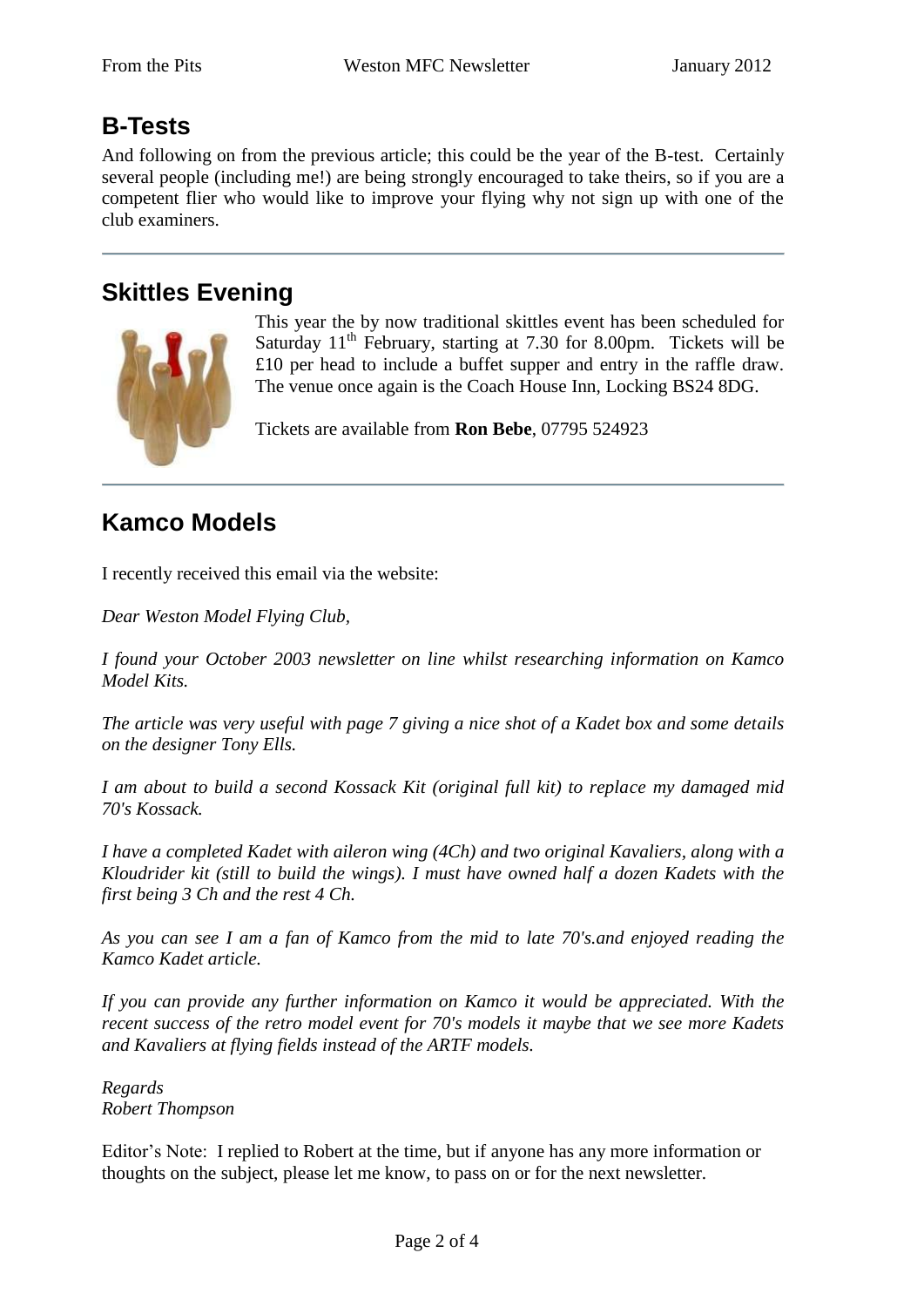## **From the Workshop**

Not too much major progress since last time, but I've been doing some of the detail work for the Ki-100 and again playing with the CNC machine I described previously.

The radial engine in the real thing is set well back in the cowl, so the dummy engine doesn't have to be very detailed but should be just enough to look right. Hence it was quickly modelled in TurboCad as a ribbed cylinder with a couple of tubes to represent the pushrods, rotated 9 times. The 3D shape was then cut out of blue foam, sealed with PolyC



and painted. For dummy engines I first paint silver, let it dry thoroughly, then lightly spray with black which is wiped off immediately with a rag, giving a 'dirty metal' appearance.



The instrument panel was drawn from photos of the cockpit found on the Internet and cut out of 1mm plastic card by the CNC machine.

I'm still finding my way with cutting plastics. Cutter RPM and feed rate are much more critical than for wood, especially for small diameter bits; too fast and the plastic melts with the friction and sticks to the bit, so some trial and error is required; hopefully not



too many errors at £20 per bit! So far I've got down to a 1mm diameter bit and have cut some fairly fine detail such as instrument bezels of 0.6mm width, but I have a 0.4mm bit which I've not had the nerve to try yet, so hopefully still finer detail is possible

#### **Casualties**

Quite a few recently it seems, including two mid-airs. Here are Mike and Will having done a repeat of their famous Hawk mid-air of last year.